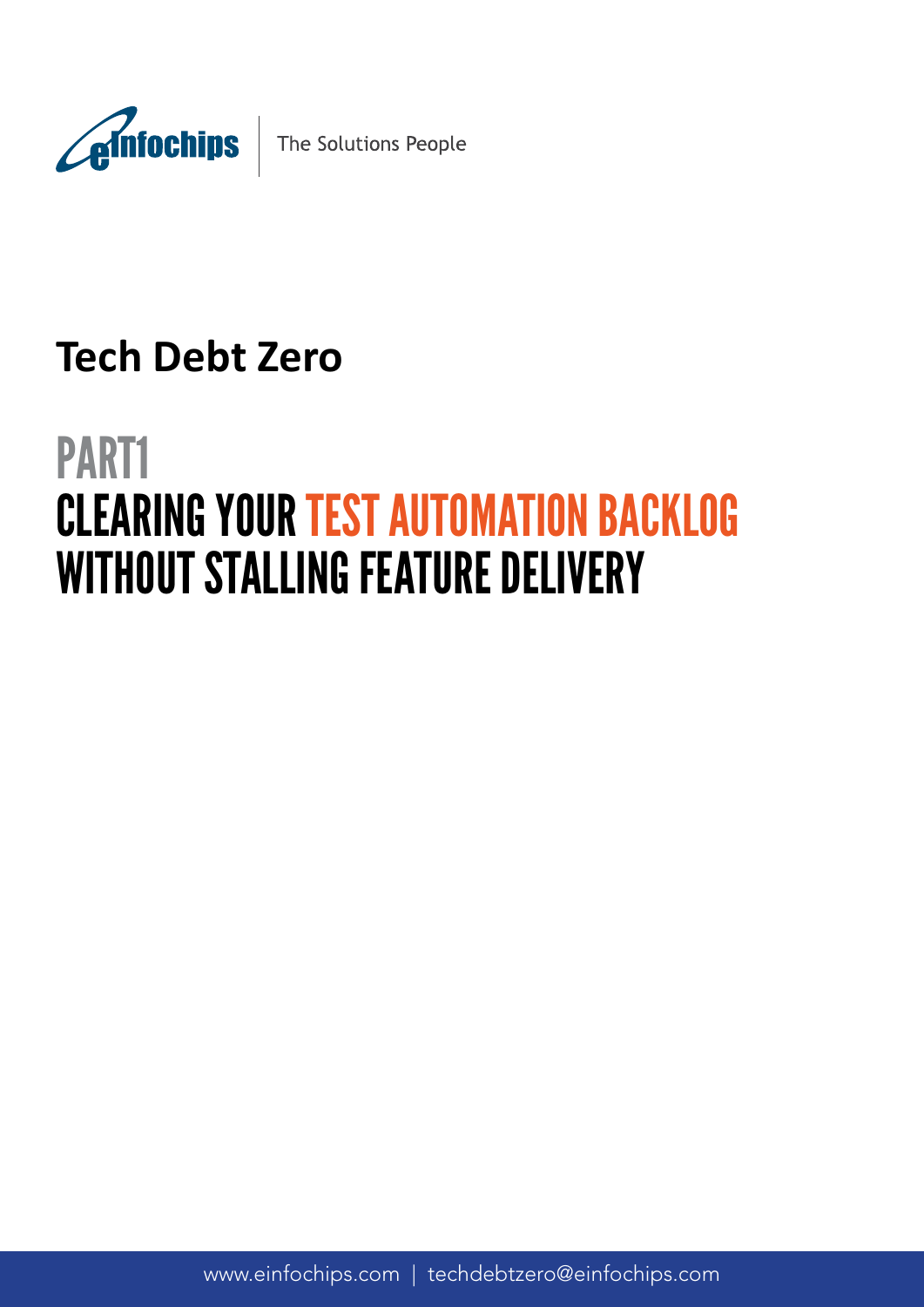# Executive Summary

The most common and corrosive form of software technical debt is insufficient test automation. A lack of appropriate automation slows down development, reduces quality, and increases R&D costs.

A manager who has a backlog of test automation work has three choices: let it continue to accumulate, redirect energy away from development of new features, or – ideally – find **additional engineering capacity** that does not take away from new development. Engineering capacity is readily on offer from contract engineering firms, but managers are often reluctant to engage such firms, for three reasons:

1) the risk of not getting a successful result,

2) the **effort required to manage** an additional team,

3) the high cost of onsite contractors vs. the low efficiency of remote teams.

#### These three issues can be solved.

This paper outlines how eInfochips clients are attacking their test automation challenges without stalling internal development efforts. It describes the best practices we and our clients follow to achieve a project success rate above 98%.

#### **TOPICS**

- Understanding the problem
- Solving the remote team challenge with Amplified Offshoring
- Five more best practices in engaging an outside engineering firm
- Achieving leverage with pre-built frameworks and test cases
- Results: three brief case studies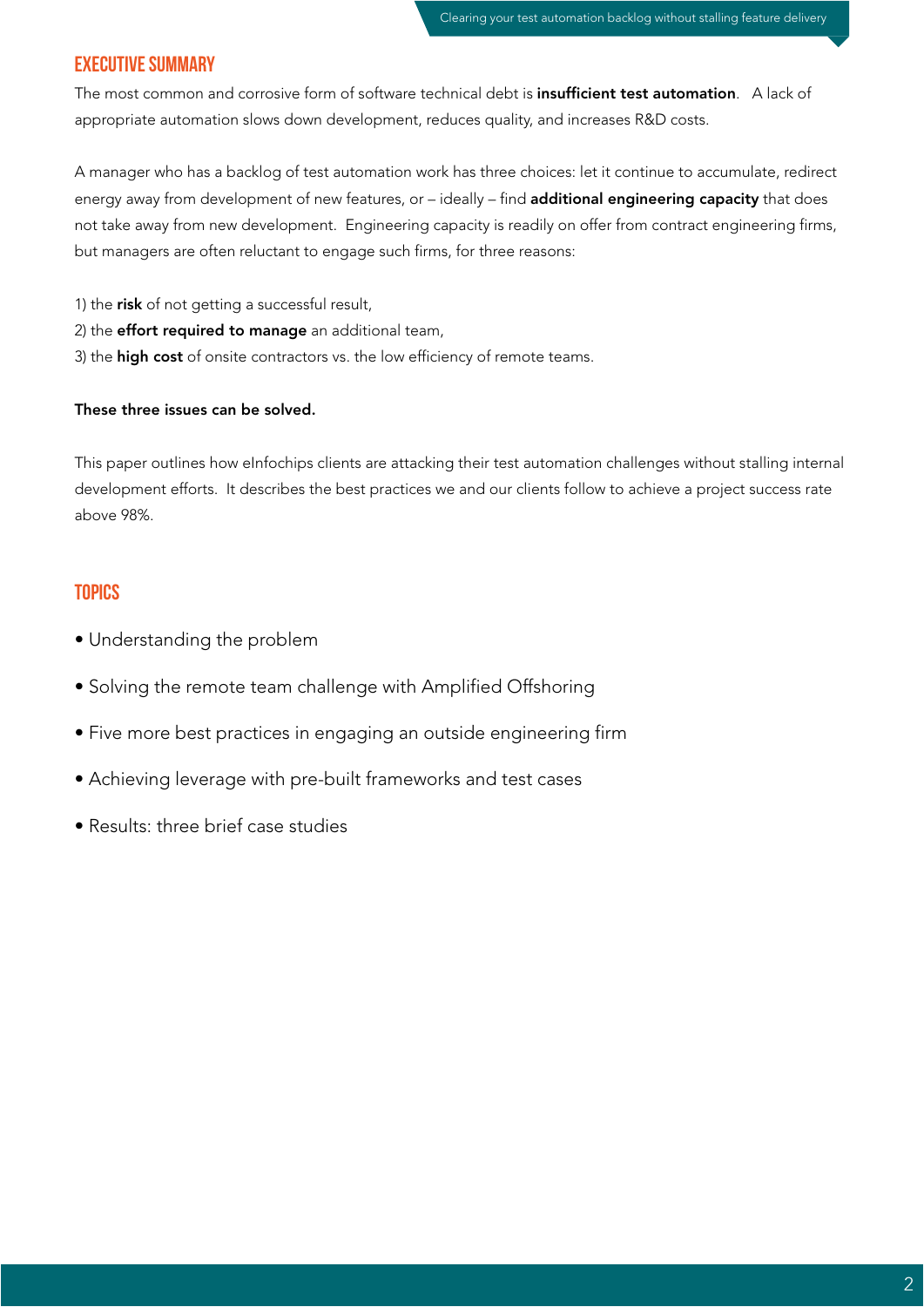#### Understanding the problem

"More software faster" is the constant demand put on R&D teams.

If you're lucky enough to have inherited no technical debt, then going faster is a Simple Matter of Programming (ha!). Most software managers are not so lucky. Most of us are constrained by the compromise choices made in previous years and past releases. The tech debt baggage left to us by our predecessors limits how fast we can actually go.

Ah, if only full Continuous Integration could be achieved – how much faster everything would be! For those who didn't start there, though, it's a difficult goal to achieve. Your tests have to be fast enough that an appropriate subset can be run at each checkin, and the test suite has to be thorough enough to protect the tree, other developers, and ultimately your customers. Investing in this level of test automation pays huge dividends over time, but it can be difficult in the short term to prioritize this work over immediate customer demands.

"56% of enterprises lack effective testing procedures"

World Quality Report, 2015-16

Another challenge is availability of the right people to take on test automation tasks. Testers are skilled at operating the product, executing test plans, and logging defects; test engineers know how to create test plans and train testers; developers in Agile organizations are expected to code many of their own tests. These roles are important but generally

not sufficient. Over the last decade, another crucial role has emerged: the Software Engineer in Test/Software Developer in Test. SEiT/SDiTs are responsible for building and maintaining a complete parallel software system whose purpose is automated validation of the company's actual product. A good SEiT needs hardcore software development skills combined with a test engineering mindset. Software Engineer in Test has become arguably the most difficult role to staff in modern software engineering organizations; as of this writing, LinkedIn shows more than 4,000 open SEiT/SDiT positions in the San Francisco Bay Area alone. What's a VP of engineering to do, when in addition to the usual reasons for tech debt accumulation, best intentions are foiled by "staffing debt?"

#### Solving the remote-team challenge with Amplified Offshoring

In an ideal world, outside SEiT resources could service a company's test automation backlog, leaving internal teams free to continue feature development. Engaging an outside team has its own challenges though. Many managers have experience with outsourcing projects that took way too much effort and delivered way too little results.

The greatest impediment to using any engineering services firm is the difficulty of managing remote development. Some clients, therefore, try to bring all contractors onsite. That approach can work in the short term, but over the long term, it can be both costly and culturally difficult to sustain.

eInfochips clients have enjoyed success with a model we call **Amplified Offshoring.** In the Amplified model, a small number of eInfochips engineers join the client's team at their location for the entire duration of the project. These onsite experts analyze requirements, contribute code and – most importantly – mediate communication and time-zone differences, to keep the remote team productive without burdening the client.

A typical engagement begins with all or most of the contract engineers onsite at the client's location. As the teams become well acquainted, the offshore part of the mix increases. We have found that once the project stabilizes, a remote team functions well with about 10% of its engineers at the customer site; a lower proportion reduces productivity while a higher proportion can be unnecessarily costly.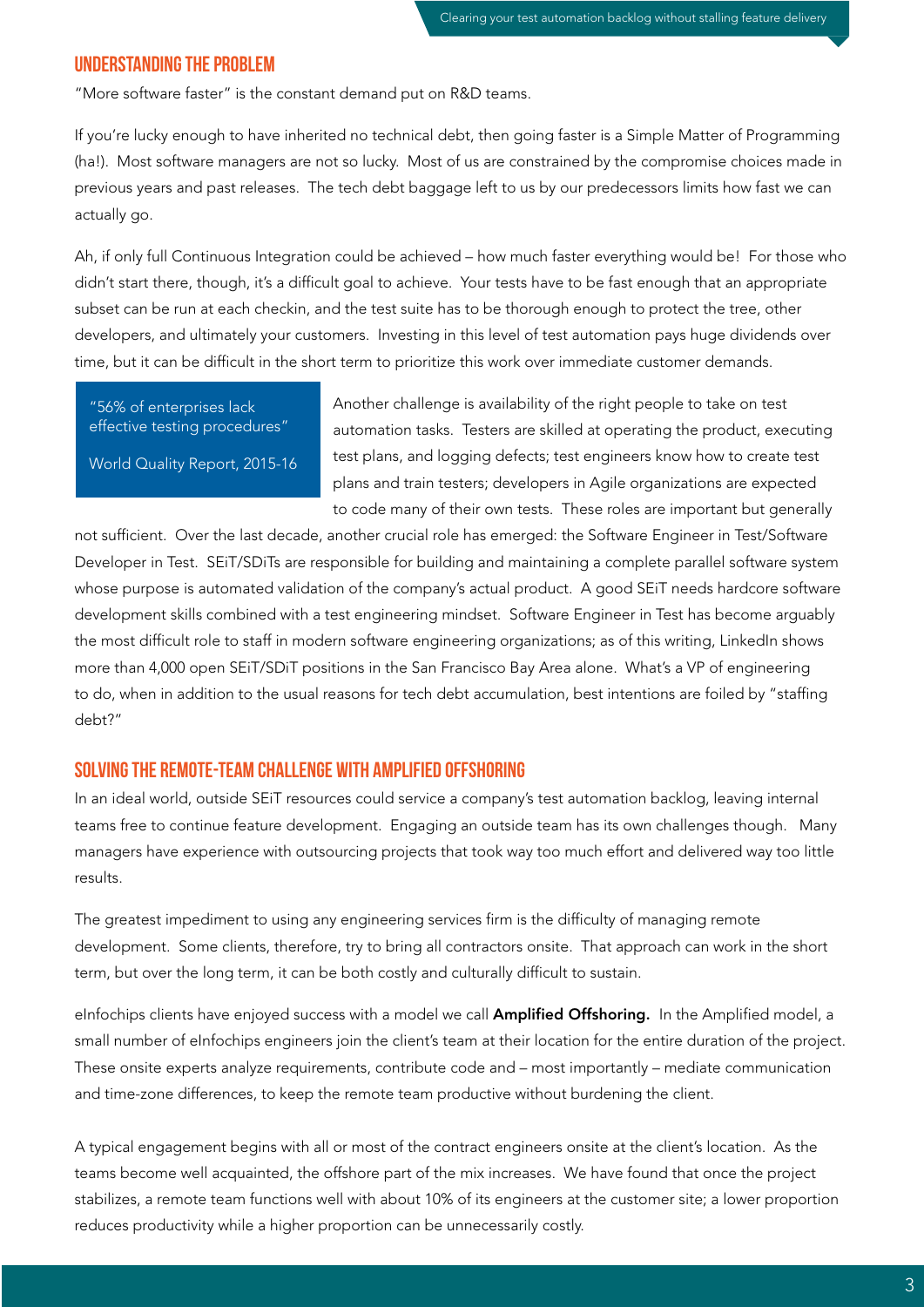#### Engaging an outside firm: five more best practices

Industry conventional wisdom, confirmed by discussions we've had with clients, says that as many as 20% of outsourcing projects are outright failures. Yet we've been able to maintain a success rate higher than 98% for more than two decades. Along with the Amplified model described above, there are other things our clients are doing that contribute to that high success rate. Here we've distilled five of the most relevant lessons – four of which apply to any form of contract engineering, and one of which is specific to test automation.

1) Agree on measures of success. The client and the contract firm should have a clear and aligned understanding of how project success will be measured. For test automation projects, metrics like Defect Removal Efficiency (DRE) and percentage of cases automated are often a good starting point. The mutual understanding should be reviewed quarterly – sometimes the client's goals change, and while the contract engineers "on the ground" redirect quickly to follow new instructions, it's important in that situation to revisit assumptions and dependencies.

2) Overinvest at the front end. Once you have a relationship with a contract team, you'll find that it's less work than you expected. But for the first few weeks (or even a few months on large projects), it may be more work than you expected. At the beginning of an engagement, outline the areas that are most difficult for an outside team to understand (which often are the same areas that your own new hires take the most time to master), and sequence the work so that the contractor encounters some of these challenging areas early in the project. The goal is not to set the contract firm up for failure, but rather to encounter, and work through, the sort of bumps that will inevitably arise. What you want to do here is exercise and tune the "meta-process" of identifying and fixing misunderstandings.

3) Use Agile principles. You may or may not use a formal Agile framework like Scrum. (If you do, some of its structure will need to be adapted to support a remote team – the onsite Amplifiers will help with that.) Whether you use Agile or not, it does offer certain universal principles that are crucial to project success; the most important of these, we've found, is the continuous improvement feedback loop achieved through some sort of regular retrospective.

4) Keep your expansion options open. The effort to manage an outside R&D contractor doesn't scale linearly with the scope of the engagement – as the relationship gets larger, your management effort per unit of contract R&D will decline. For this reason, among others, successful relationships usually expand in scope – for example, from test automation, to bug fixing, to refactoring, and ultimately to new feature development. You may not have concrete plans to expand the relationship beyond the initial project, but choosing a firm that has adjacent skills leaves you the option to increase the scope later. (Even if you never expand the scope of the relationship, a firm that has experience with adjacent steps in the R&D pipeline will better understand handoffs to and from your in-house team.)

#### 5) For a test automation project, make sure the firm assigns engineers with software *development*

experience – since what they'll be doing is building a software system to test your actual product. In some firms the strongest testers get "promoted" to become developers, leaving test engineering staff relatively more junior. But as mentioned earlier, the SEiT role is one of the hardest roles to recruit. The right approach, which is the opposite of that practiced by many firms, is to promote strong developers into SEiT work, since a great SEiT can make the entire development team more productive.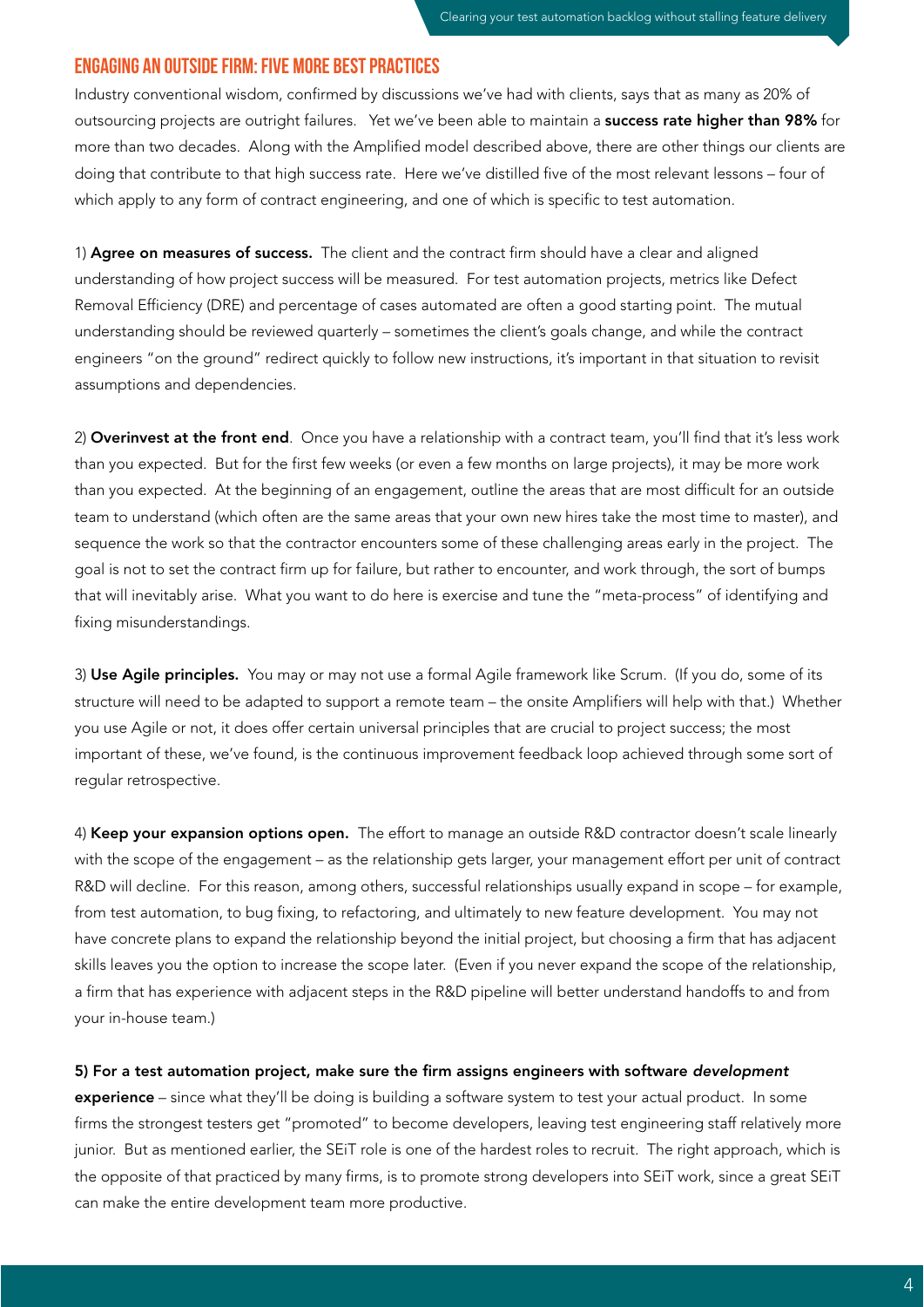#### Leveraging pre-built test cases and frameworks

It's commonly believed that remote teams deliver lower output-per-engineer than in-house teams, which partly offsets their lower cost-per-engineer. In some cases, though, a contract team can deliver sigrnificantly higher output-per-engineer than in-house resources, because the contract firm has already developed reusable test software to address similar test problems for other clients.

Products in the same category tend to have a higher overlap of features, even if the under-the-cover implementations differ dramatically. e-Commerce systems, for example, generally all include the same customer journey steps: discovery (search/browse/recommend), selection (product/variant/component, upsell), identification (login, account creation), payment (promotion, stored/new payment), fulfillment (shipping, tracking). Witin a services-company model, a mostly-reusable test library can be used as a starting point, then customized for each client, at a significant savings compared to developing a test suite from scratch. In the commerce space, for example, eInfochips starts with a library of more than 500 automated tests covering the common customer journey. We have similar libraries for video conferencing, video surveillance, IoT, and other application categories as well, with new ones under development all the time.

Another opportunity for leverage lies in test framework development and customization – including libraries of common functions like social-networking authentication and sharing; multi-target support (web/Android/iOS testing driven from a common test description); and automation of test execution and measurement. Here, there are commercial and open-source products available, and some of our clients have had good success with such systems. Others have found that the cost, complexity and customization requirements make off-the-shelf products more trouble than what they're worth, and in those engagements we have supplied our own test framework, AQuA Testborg™. The AQuA framework is designed to be customized per-client; it supports the most commonly used functions of off-the-shelf test frameworks, with superior multi-target support to drive web and mobile test execution off of common definition files. Here again, clients may find that a specialist testautomation practice with reusable code available can save effort compared to in-house development.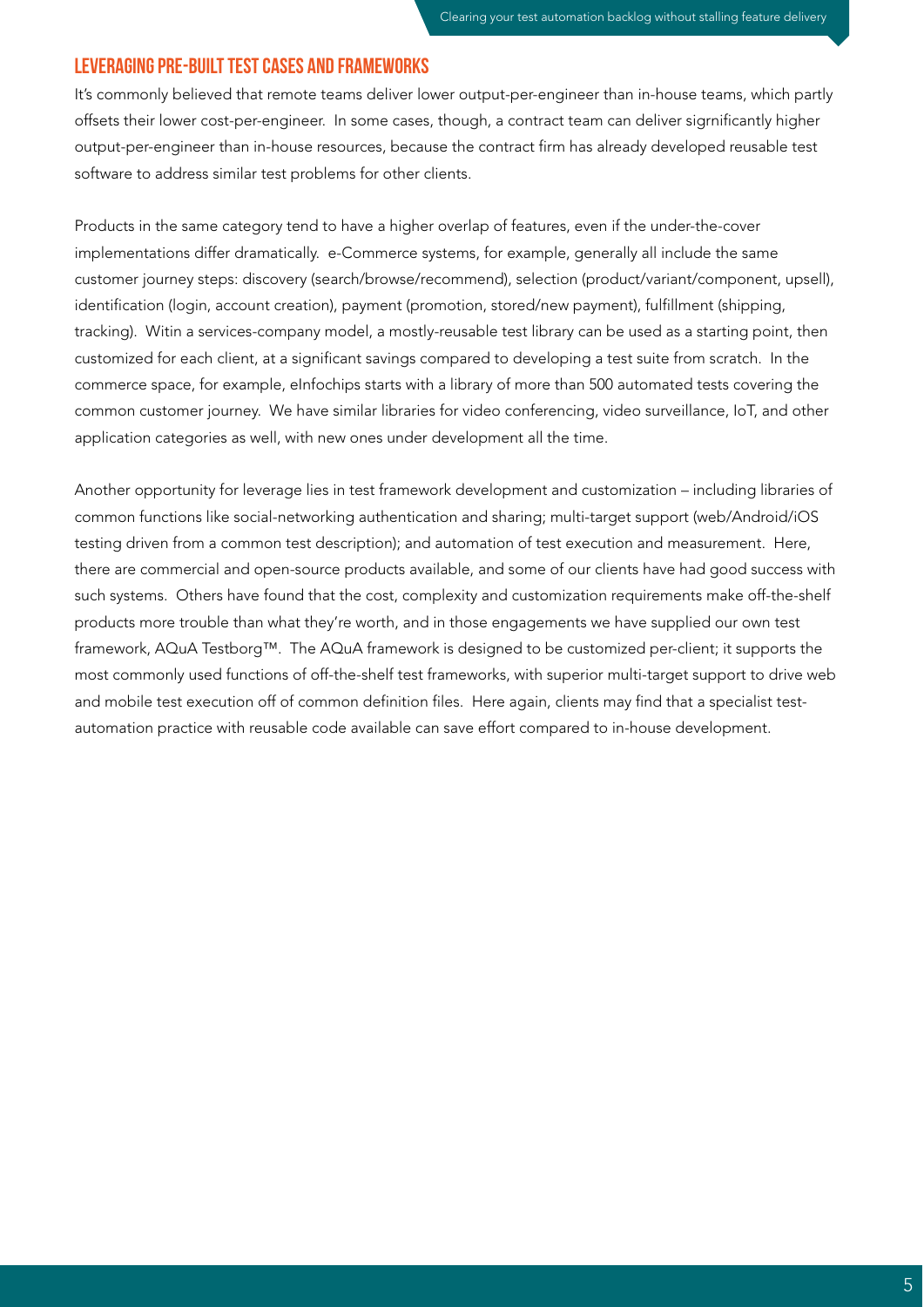#### Results: three brief case studies

#### Project 1: Ecommerce × (web + mobile) × multinational

A US-based nutrition products retailer with significant international business engaged eInfochips to create a comprehensive test automation system.

The client has separate web sites and native apps per country, resulting in a complex test matrix covering multiple browsers and multiple native apps, across different devices and screen sizes, across multiple languages, and including integration with a half-dozen social networking platforms. In addition to automating test cases, it was important to capture the commonality across the test matrix, so that standard test cases (search, cart, purchase, etc.) could be built once and executed across the family of sites and apps.

Our team customized our test case libraries and created a keyworddriven test system. The same keyword tables drive web and mobileapp tests across the entire test matrix.

The client measured the following outcomes:

- A 6.5% increase in orders was attributed to improved software quality(!)
- Release testing was accelerated from 5 days to 2 days through automation.
- Even with twice as many software releases, the number of testers needed was reduced from 7 to 3, resulting in more than \$500k cash savings.
- Production-support costs declined by approximately \$250k due to improved software quality.
- Test development effort was reduced from 8 hours per test case to 3.5 hours, a 56% reduction.

Some project highlights include:

- 98% defect acceptance rate, despite a temporary dip between Jan-14 to Jun-14 due to requirements change and higher bug rejection in below modules, has saved the client from having to chase false positives.
- Defect Removal Efficiency (DRE) improved from 85% to 100% in the 2-year duration
- 100% defect acceptance rate, after an initial learning period, has saved the client from having to chase false positives.
- A Requirements Traceability Matrix, introduced by the eInfochips team, allows the client to track requirements, test cases, and bugs found.
- Customization of the client's JIRA bug-tracking tool dramatically improves defect reproducibility.
- Load & performance testing with JMeter, along with detailed analysis of Average Response Time, Throughput and Deviation, enabled the client to make improvements that have led to higher sales conversion.
- Migration from legacy commercial test tools to modern open-source technologies, managed by the eInfochips team, got the client better functionality at substantially lower cost.



#### Defect Removal Efficiency (DRE)

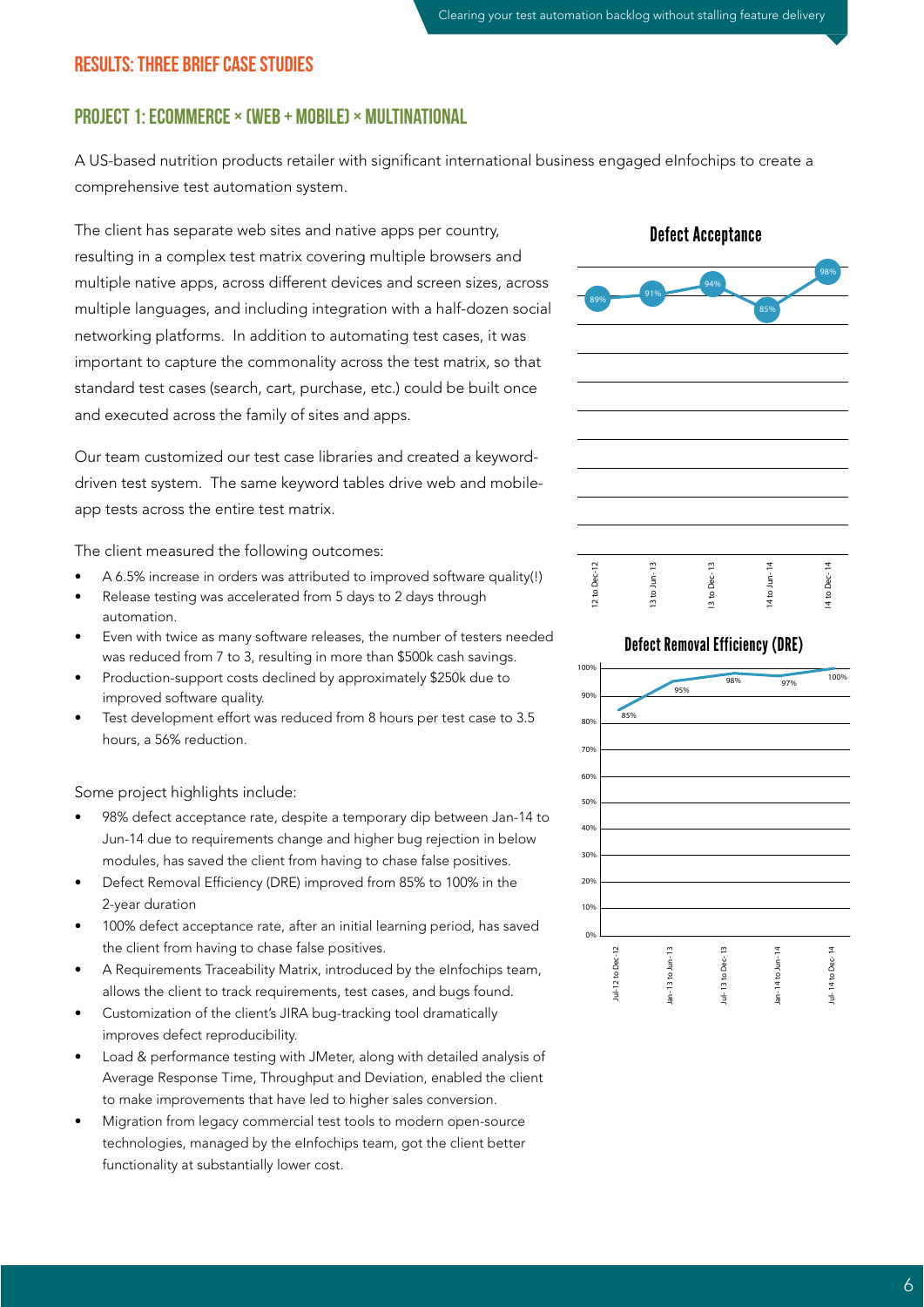### Project 2: Medication kiosk + physician remote diagnosis

We were engaged to develop a pioneering IoT kiosk for a pharmaceutical-company client. The novel machine, currently in regulatory review, can dispense prescription medications directly to patients in acute need. It includes video communication capability allowing a remote physician using a mobile app to communicate with the patients for remote analysis; secure capability for the physician to trigger dispensing; and sophisticated inventory management to ensure availability and facilitate recalls.



Our team did the complete development and validation of the device, app, and backend systems. Test automation highlights include:

- 1100 test cases developed, covering end-to-end system functionality
- 60% of test cases automated, covering essentially all automatable cases

(Note that in this case there are both regulatory and technical reasons why a larger-than-usual fraction of test cases are not suitable for automation. Together with the client we determined that 60% was an appropriate level of automation.)

#### Project 3: Home security system

eInfochips developed more than 6500 test cases for this project, delivering a client-estimated \$2.5 million in savings through defect detection, prediction and prevention. In three years of production experience, there have been no critical or major defects reported in the field, which implies a 100% Defect Removal Effectiveness for these severities.